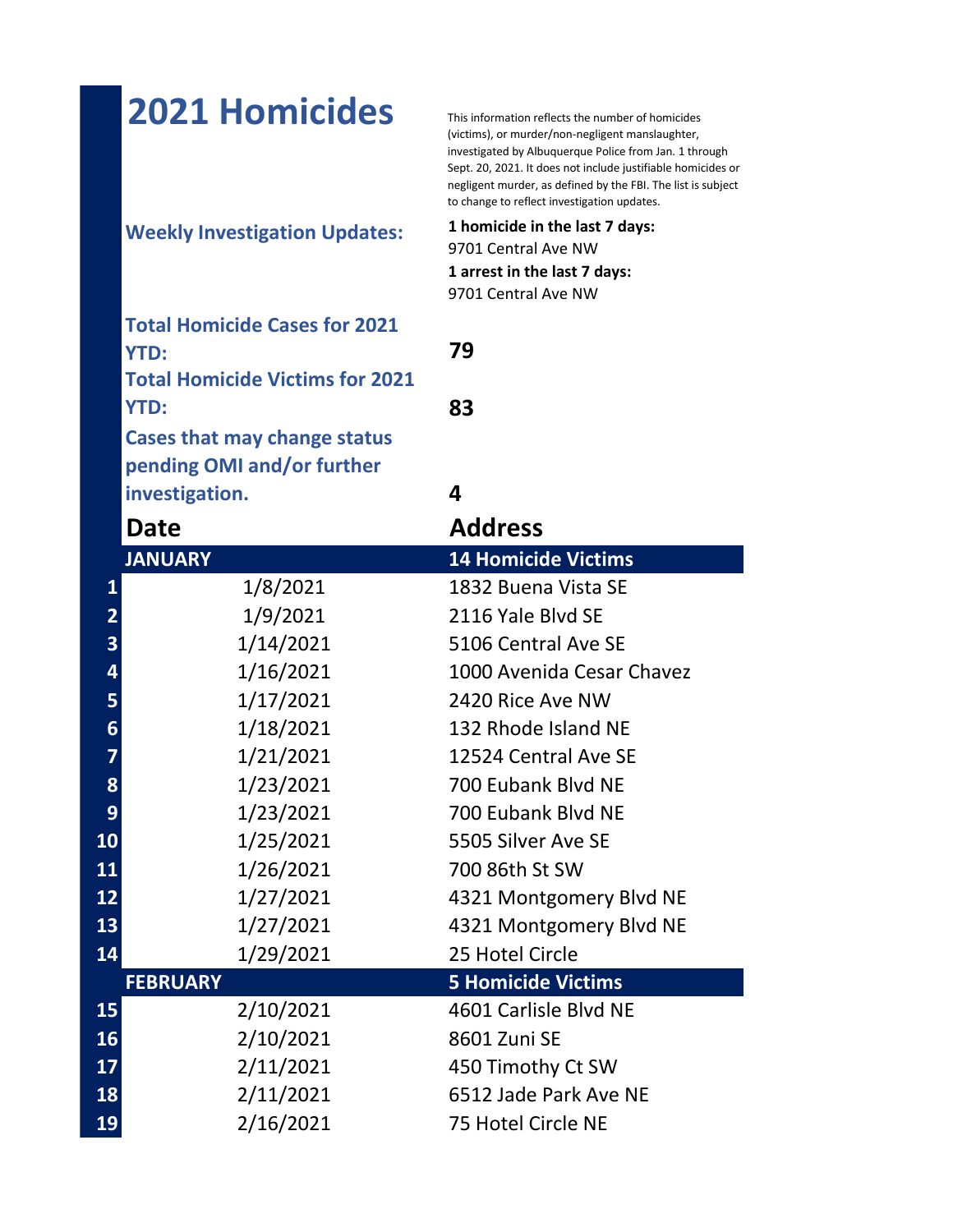|           | <b>MARCH</b> | <b>7 Homicide Victims</b>       |
|-----------|--------------|---------------------------------|
| <b>20</b> | 3/5/2021     | 701 Central Ave NE              |
| 21        | 3/5/2021     | 2400 Sunport Blvd SE            |
| 22        | 3/7/2021     | 6600 Menaul Blvd NE             |
| 23        | 3/23/2021    | 7407 Central Ave NE             |
| 24        | 3/25/2021    | 4400 Pan American Freeway       |
| 25        | 3/28/2021    | 700 1st St SW                   |
| 26        | 3/30/2021    | 1000 Louisiana Blvd SE          |
|           | <b>APRIL</b> | <b>13 Homicide Victims</b>      |
| 27        | 4/2/2021     | 601 Paisano St NE               |
| 28        | 4/3/2021     | 7829 Pinewood Dr NW             |
| 29        | 4/5/2021     | 13001 Singing Arrow Ave SE      |
| 30        | 4/6/2021     | 515 Utah St SE                  |
| 31        | 4/11/2021    | 13317 Central Ave NE            |
| 32        | 4/11/2021    | 1358 Wyoming Blvd NE            |
| 33        | 4/12/2021    | 25 Hotel Circle                 |
| 34        | 4/16/2021    | 7407 Central Ave NE             |
| 35        | 4/17/2021    | 1315 Menaul Blvd NE             |
| 36        | 4/21/2021    | <b>Westgate Heights Park SW</b> |
| 37        | 4/22/2021    | 8319 Central Ave NE             |
| 38        | 4/23/2021    | 801 Locust NE                   |
| 39        | 4/24/2021    | 1208 Chama St NE                |
|           | <b>MAY</b>   | <b>9 Homicide Victims</b>       |
| 40        | 5/1/2021     | 1924 Second St NW               |
| 41        | 5/12/2021    | 9547 Sun Dancer Dr NW           |
| 42        | 5/12/2021    | 8300 Constitution Ave NE        |
| 43        | 5/12/2021    | 8300 Constitution Ave NE        |
| 44        | 5/12/2021    | 8300 Constitution Ave NE        |
| 45        | 5/15/2021    | 13300 Central Blvd NE           |
| 46        | 5/23/2021    | 9927 Rio Madre Ave SW           |
| 47        | 5/28/2021    | 8728 Spring Sage Ct SW          |
| 48        | 5/29/2021    | 223 63rd St NW                  |
|           | <b>JUNE</b>  | <b>12 Homicide Victims</b>      |
| 49        | 6/6/2021     | 7300 Blue Avena St SW           |
| 50        | 6/6/2021     | 421 Broadway Ave SW             |
| 51        | 6/7/2021     | 1515 Columbia SE                |
| 52        | 6/12/2021    | 13403 Central Ave NE            |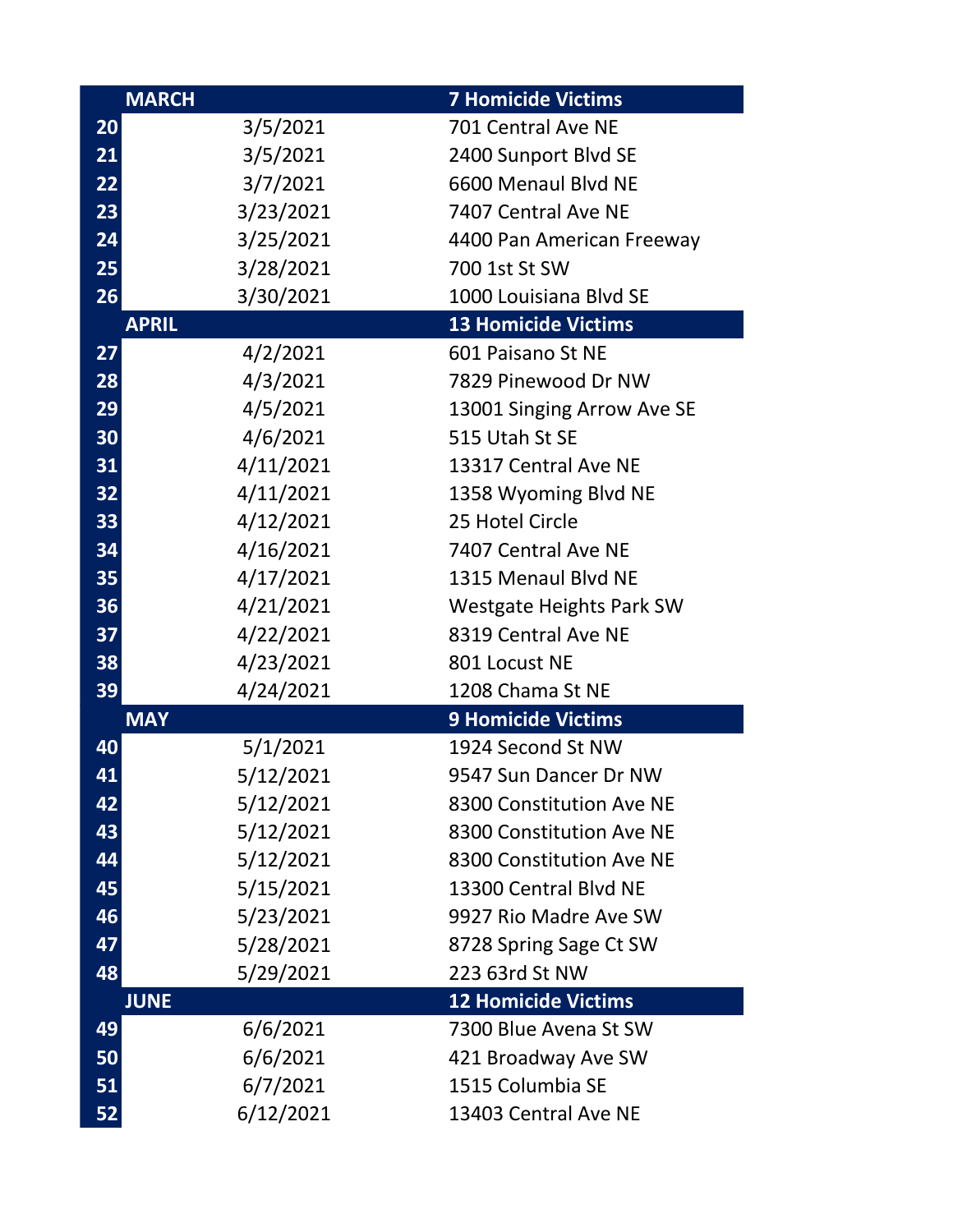| 53 | 6/14/2021        | 2001 Candelaria Rd NE      |
|----|------------------|----------------------------|
| 54 | 6/16/2021        | 6441 Western Trail NW      |
| 55 | 6/17/2021        | 6012 Iliff Rd NW           |
| 56 | 6/20/2021        | 528 Vassar Dr SE           |
| 57 | 6/20/2021        | 129 Pennsylvania St NE     |
| 58 | 6/21/2021        | 6015 Iliff Rd NW           |
| 59 | 6/27/2021        | 5920 Osuna Rd NE           |
| 60 | 6/29/2021        | 809 San Pedro Dr SE        |
|    | <b>JULY</b>      | <b>11 Homicide Victims</b> |
| 61 | 7/1/2021         | 4700 Paseo Del Norte NE    |
| 62 | 7/2/2021         | 421 Tennessee St NE        |
| 63 | 7/2/2021         | 415 Grove St SE            |
| 64 | 7/4/2021         | 315 Lansing Dr SW          |
| 65 | 7/5/2021         | 10201 Arroyo Crest Dr NW   |
| 66 | 7/10/2021        | 320 Central Ave SW         |
| 67 | 7/10/2021        | 1400 Cardenas Dr SE        |
| 68 | 7/21/2021        | 6001 Topke Pl NE           |
| 69 | 7/25/2021        | 4248 Eubank Blvd NE        |
|    |                  |                            |
| 70 | 7/29/2021        | 1720 Central Ave SE        |
| 71 | 7/31/2021        | 1009 Cuatro Cerros SE      |
|    | <b>AUGUST</b>    | <b>10 Homicide Victims</b> |
| 72 | 8/1/2021         | 3200 Central Ave SE        |
| 73 | 8/3/2021         | 715 Gold Ave SW            |
| 74 | 8/3/2021         | 1000 Avenida Cesar Chavez  |
| 75 | 8/8/2021         | 100 Aerospace Parkway SW   |
| 76 | 8/12/2021        | 2105 Louisiana Blvd NE     |
| 77 | 8/13/2021        | 1101 Park Ave SW           |
| 78 | 8/15/2021        | 8614 Central Ave SE        |
| 79 | 8/19/2021        | 511 Bridge Blvd SW         |
| 80 | 8/27/2021        | 443 Texas St NE            |
| 81 | 8/28/2021        | 500 Tennessee St NE        |
|    | <b>SEPTEMBER</b> | <b>2 Homicide Victims</b>  |
| 82 | 9/9/2021         | 200 Tramway Blvd SE        |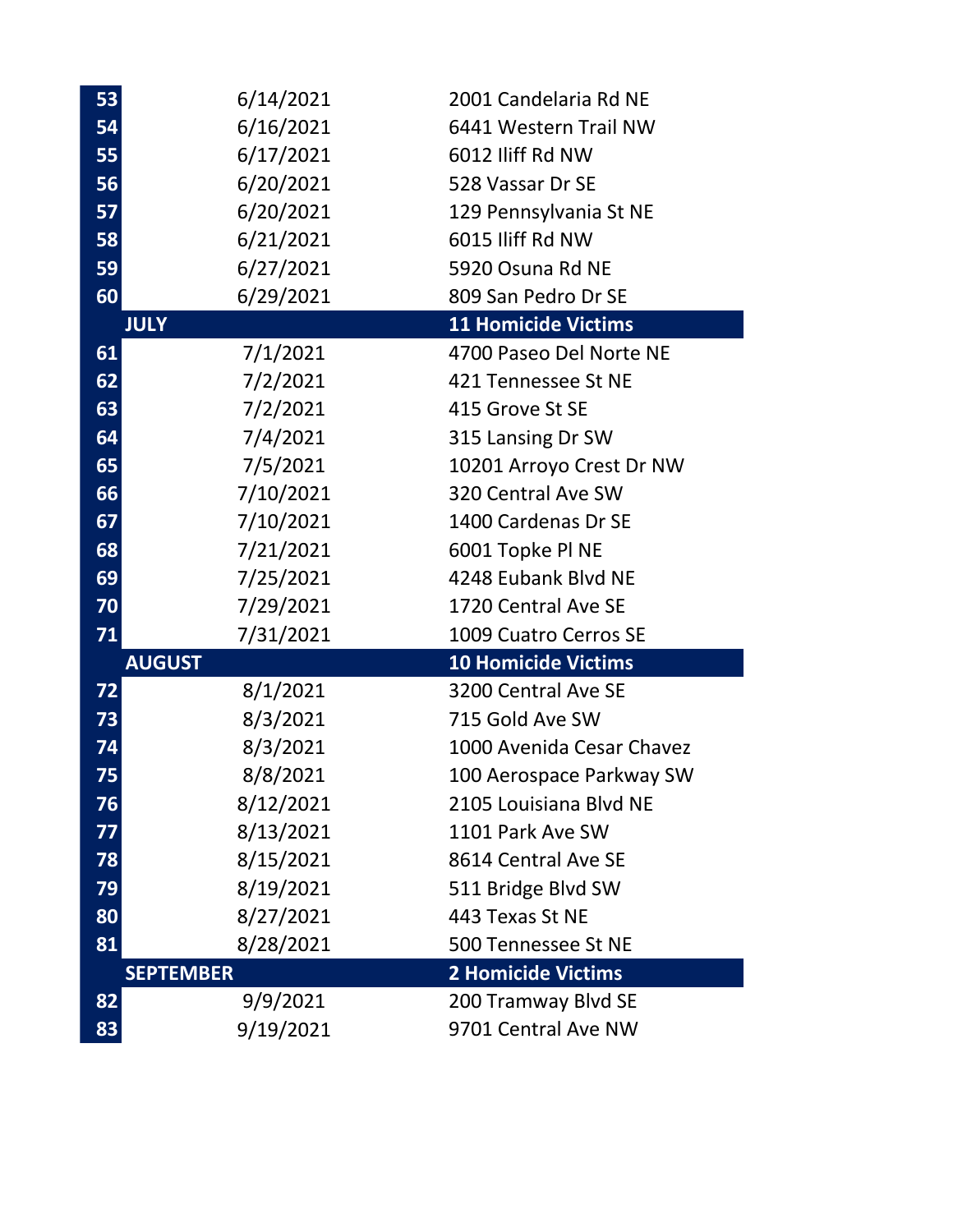## **Case**

21-0002240 21-0002437 21-0003535 21-0004088 21-0004506 21-0004592 21-0005331 21-0006148 21-0006148 21-0006466 21-0006928 21-0007301 21-0007301 21-0007707

21-0010969 21-0011095 21-0011241 21-0011295 21-0012582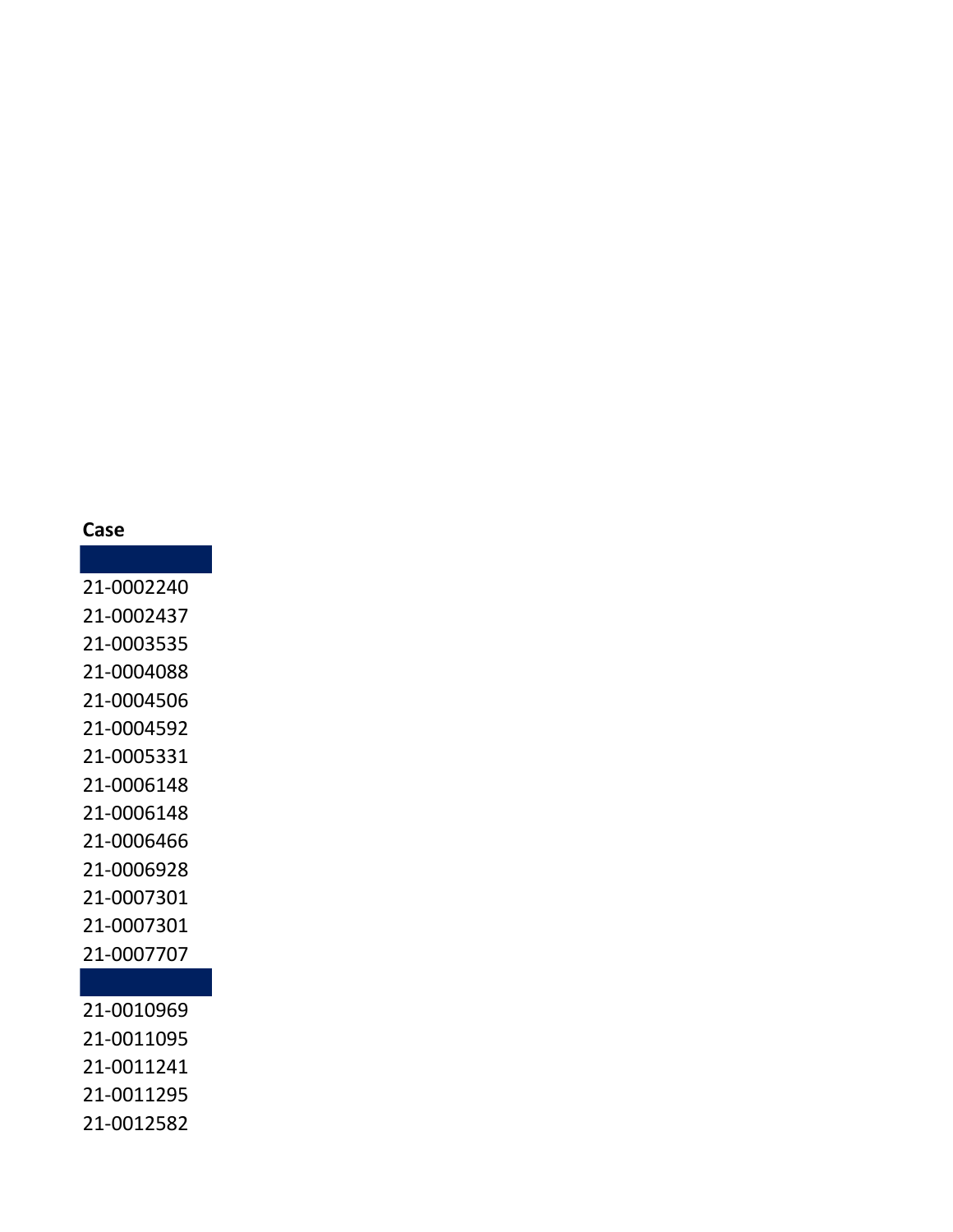## 21-0017195 21-0017203 21-0017874 21-0022315 21-0022726 21-0023348 21-0024178

21-0024885 21-0025233 21-0025743 21-0025985 21-0027027 21-0027761 21-0027761 21-0028912 21-0029212 21-0030272 21-0030790 21-0031033 21-0031390

21-0033288 21-0036259 21-0036433 21-0036433 21-0036433 21-0037247 21-0039434 21-0041018 21-0041198

21-0043487

21-0043477

21-0043877

21-0045381